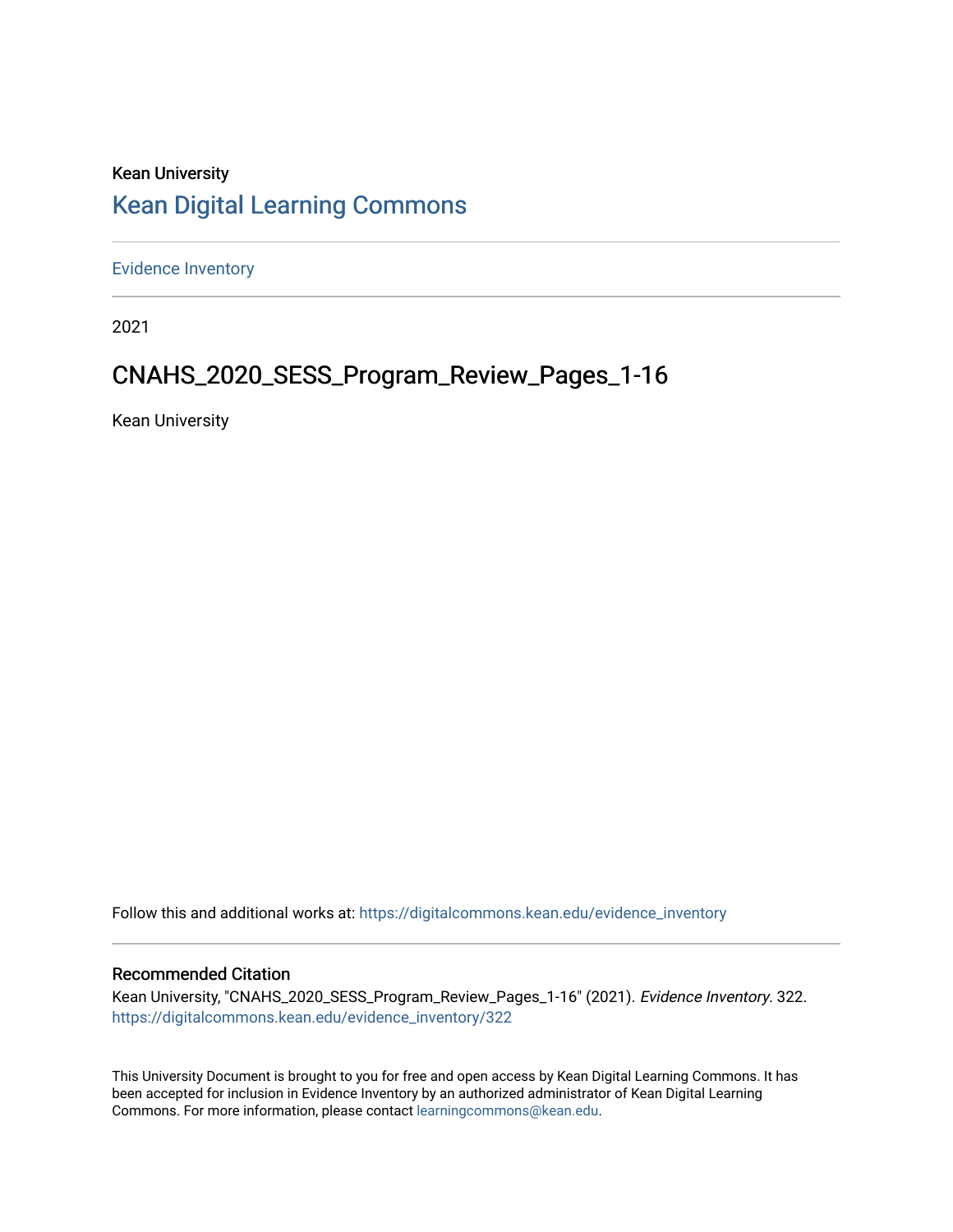## CNAHS\_2020\_SESS\_Program\_Review\_Pages\_1-16

## Abstract

Example of a program review report, where PSLO alignment is shown on pages 8-12.

#### Keywords

Program Review, PSLO Alignment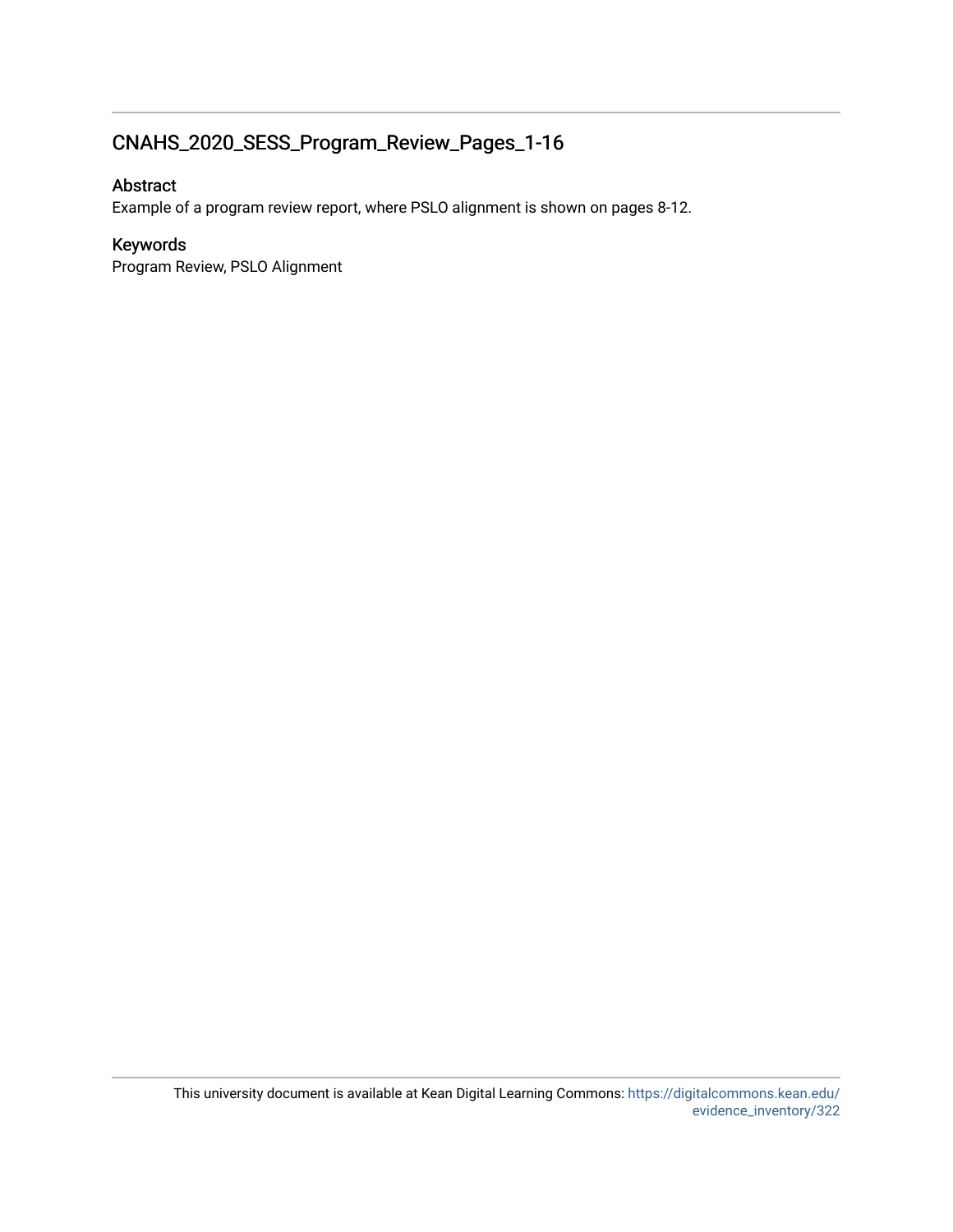# **Kean University**

# **School of Environmental and Sustainability Sciences Program Review Executive Summary**

## **B.S. Earth Sciences (all options) B.S. Biology (Environmental Option) B.S. Sustainability Sciences B.A. Earth Sciences**

The School of Environmental and Sustainability Sciences (SESS) provides B.S. degree programs in Earth Science (currently two options for Environmental Science and GeoScience), Environmental Biology, and Sustainability as well as the B.A. degree in Earth Science. This program review provides an overview of accomplishments, success, and progress of these degree programs over the past five years. The mission of the faculty in the SESS at Kean University is to offer nationally and internationally recognized programs that prepare students for a professional and academic career in Environmental and Sustainability Sciences. All of our programs share goals that are aligned with the University and College Missions and our curricula are integrated with research activities, internships and skills development that assist in professional development.

#### **Accomplishments and Success of SESS**

Over the past five years from 2015-2020, SESS has evolved and achieved the following significant accomplishments:

| 1. Consolidation of the Program Options                                                           |                                                                                                |  |  |  |  |
|---------------------------------------------------------------------------------------------------|------------------------------------------------------------------------------------------------|--|--|--|--|
|                                                                                                   | Three options for B.S. Earth Science degree programs were offered until 2014, but options were |  |  |  |  |
|                                                                                                   | consolidated to minimize a confusion for students and to create more focused degree programs.  |  |  |  |  |
|                                                                                                   | Currently two options are offered for B.S. Earth Science degree programs. This change          |  |  |  |  |
|                                                                                                   | significantly reduced the confusion for our major students and consolidated our degree program |  |  |  |  |
| to unify the course work.                                                                         |                                                                                                |  |  |  |  |
| <b>Previous Earth Science B.S. Programs</b>                                                       | <b>Current Earth Science B.S. Options</b>                                                      |  |  |  |  |
| B.S. Degree in Earth Science, Option in<br>$\bullet$                                              | B.S. Degree in Earth Science, Option in<br>$\bullet$                                           |  |  |  |  |
| Geo-Science (formerly Earth System                                                                | Geo-Science                                                                                    |  |  |  |  |
| Science)                                                                                          | B.S. Degree in Earth Science, Option in<br>$\bullet$                                           |  |  |  |  |
| B.S. Degree in Earth Science, Option in                                                           | <b>Environmental Science</b>                                                                   |  |  |  |  |
| Geology                                                                                           |                                                                                                |  |  |  |  |
| B.S. Degree in Earth Science, Option in                                                           |                                                                                                |  |  |  |  |
| Meteorology                                                                                       |                                                                                                |  |  |  |  |
| 2. Prefix Change                                                                                  |                                                                                                |  |  |  |  |
| Courses offered in SESS had numerous prefixes. This created much confusion for students during    |                                                                                                |  |  |  |  |
| registration and administrative challenges to keep track of the course. SESS consolidated all the |                                                                                                |  |  |  |  |
| course prefixes to have only three for courses offered in SESS. This change significantly         |                                                                                                |  |  |  |  |
| benefited our students and ease the registration process.                                         |                                                                                                |  |  |  |  |
| <b>Previous Program Prefixes</b>                                                                  | <b>Current Program Prefixes</b>                                                                |  |  |  |  |
| METR, GEOL, ASTR, ATMS, GEOS, OCEN,                                                               | ES, ENV, and SUST                                                                              |  |  |  |  |
| SELS, ES, and SUST.                                                                               |                                                                                                |  |  |  |  |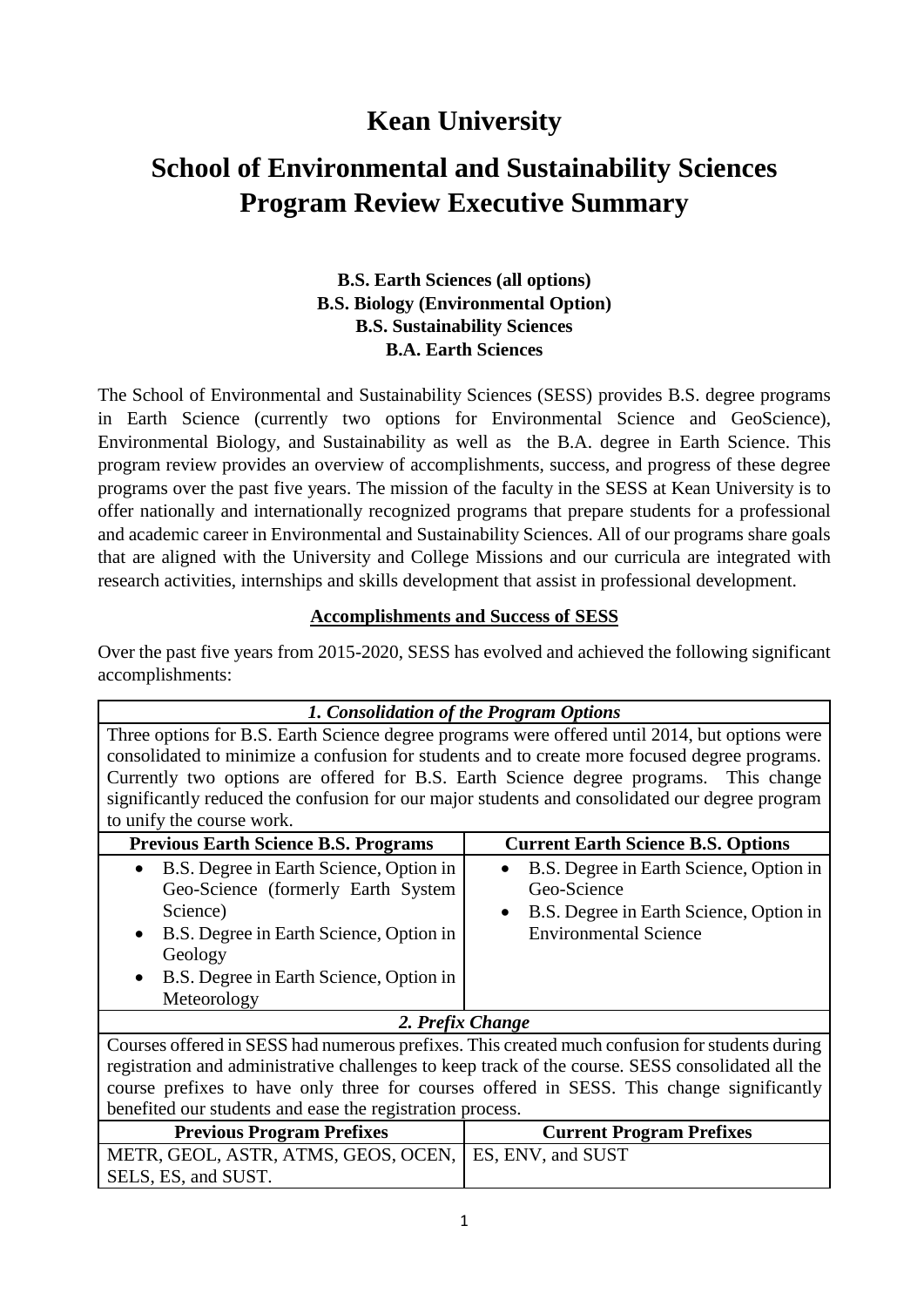*3. Consolidation of Student Learning Outcomes (SLOs)*

Prior to 2015, there were total of six SLOs, but SLO 5 and 6 were redundant. SESS combined the SLOs and now we have total of 5 SLOs. This change supported assessment plans to be more directive and quantitative.

## *4. Offer Programs throughout NJ*

The Environmental Biology program was launched at the Kean Skylands Campus and the Kean Ocean Campus in the fall of 2019 each with a location-specific focus (forest ecology in the Skylands and marine/coastal ecology at Kean Ocean)

#### *5. Guidesheet Updates*

All program guidesheets were updated to make 120 credits with GPA requirements of 2.5 for BS programs and 2.0 for B.A. programs.

#### *6. OER Incorporation*

All SESS courses now offer an option of accessing Open educational resources (OER). This change helped our major students financially and provided wider range of resources.

#### *7. Outreach Activities*

Workshops for NJ high school science teachers and counselors were offered at least 1-2 per year to promote SESS programs to support recruitment effort. Articulations were developed with numerous community colleges and high schools, including Union County VoTech High School in which the high school seniors also become freshmen in our Sustainability Science program.

## *8. Student Research Accomplishments*

Between 20-30 student authored research poster presentations from SESS were presented annually at Kean University's Research Days. The research results from a wide range of undergraduate research opportunities in the field and laboratorys with SESS faculty. Students also traveled to many national conferences and took part in research not only in New Jersey, but also throughout the U.S., China, Costa Rica, and India with our faculty.

## *9. Development of Transdisciplinary Courses*

SESS transformed the traditional capstone course into a challenging transdisciplinary practicum course (SUST 4300). This course involves business partners in real practice as clients and students are engaged in projects. Our capstone course is truly student-driven project-based class to provide the real professional learning experience in environmental and sustainability sciences.

#### *9. Minor Program Creations*

Two minor programs have been created and offered: Environmental Justice and Sustainability Sciences. These offerings supported our students to be more competitive and marketable for their job search after graduation as well as providing more research opportunities.

## **Vision of SESS**

By the year 2022, SESS plan to accomplish the following objectives:

- Rename B.S. Earth Science degree to B.S. Environmental Science without any options. This change will reduce the confusion in course selections for students as well as help the students be more marketable and competitive in their career search after graduation.
- Create an Environmental Health minor program. This offering will make our graduates to be significantly more competitive and marketable for their career preparation after graduation especially post-pandemic era.
- Continue to develop our degree-completion programs at Kean Ocean and Kean Skylands by working with the local community colleges on recruitment/outreach events and articulation agreements.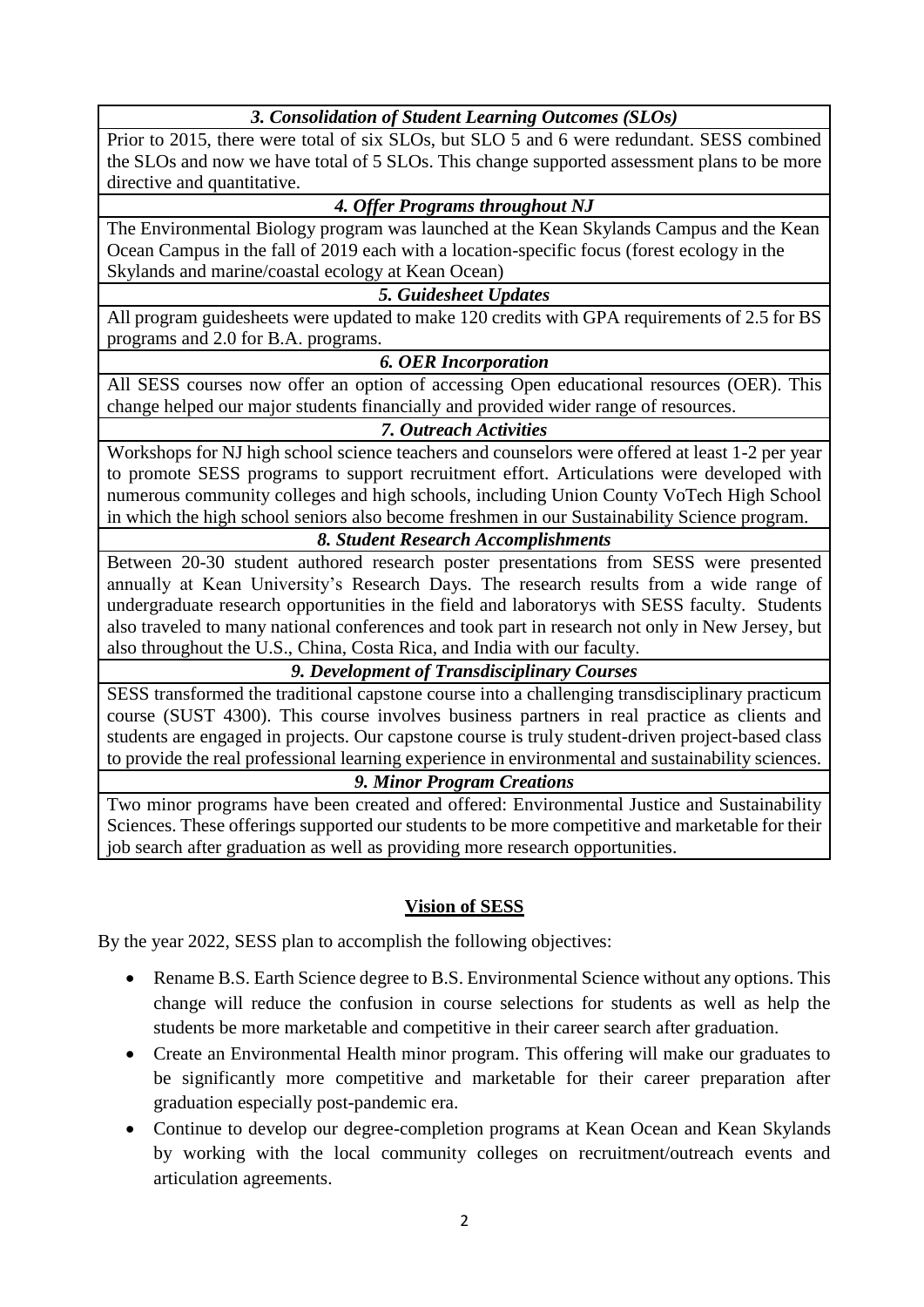- Launch our Environmental Science program at Wenzhou Kean University in China.
- Unify lesson plans and laboratory activities for general education courses and low-level introductory courses to reduce variations among different sections and instructors.
- Create more interdisciplinary and transdisciplinary courses across degree programs to provide increased hands-on learning experiences
- Increase faculty-student publications in conference proceedings and journal publications
- Provide more travel and learn opportunities to emphasize global learning experiences
- Gain national and international reputation for offering a World Class program of Environmental and Sustainability Sciences Programs

Additional funding is needed to promote program growth in the following areas:

- **Faculty**: additional full-time faculty, with terminal degrees, should be hired by the SESS as we anticipate growth of the School and in order to adequately cover the subject matter and integration of disciplines found in the environmental and sustainability sciences. This would encourage further distinction of Kean and recognition of the program in the region, while also supporting enrollment growth in Environmental and Sustainability Sciences majors.
- **Renovation and Equipment**: additional laboratory space and equipment should be provided as faculty members are expanding their research activities and group to enhance efficiency and effectiveness of the School. Equipment should be purchased which can be shared among faculty members within SESS and across the University for use in teaching and research, lab experiences and practicum opportunities for students, and the availability of resources for collaborative work with external partners.
- **Academic Specialists**: one to two academic specialists per calendar year are needed to support the research activities (given there is presently no graduate program or graduate students) and to facilitate the faculty-student interaction and outreach activities.
- **Release Time for Research Credit**: faculty members involved in grant activities need to be awarded research credit to reduce the teaching load and focus on advisement of the research students and research activities that are laboratory and/or field intensive
- **Travel and Conference Support**: additional financial support should be provided to allow faculty and students to attend national conferences not otherwise available through funded grants. The additional support from the University will increase recognition and reputation of the program domestically and globally.

#### **Assessment Strategy in SESS**

Program assessments were conducted mainly using pre- and post-test results from representative courses such as ENV 1000, ES 1200, SUST 1000, ES 1200, and ES 1100. Different years selected different courses as well as different student learning outcomes to reflect student learning in SESS. This approach was successful for quantitative data analysis but our result also suggests that it lacks qualitative assessments such as logic development and critical thinking abilities. SESS plans to develop unified rubrics for qualitative assessment of the student learnings for both introductory and upper-level courses. SESS also recognizes that more upper-level courses should be used to truly reflect the student learning outcomes for our major students to evaluate the programs offered in SESS. Changes and development of assessment plans will be implemented by the year 2021.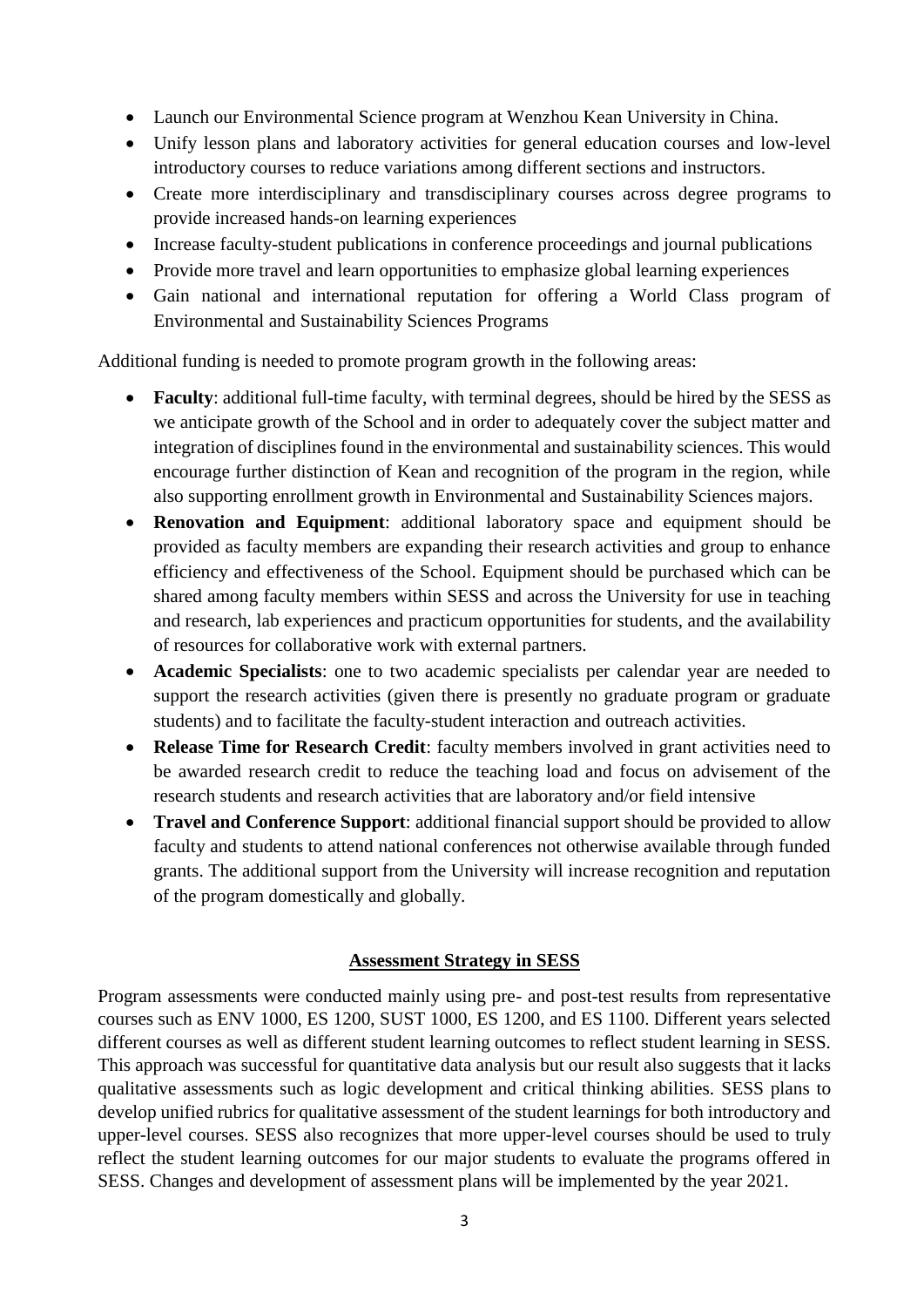## **Anticipated Changes in SESS**

There are three main changes to our programs that we are going to be making over the next few years to consolidate our programs, increase enrollment, and adapt to rapidly evolving academic and professional fields.

First, we anticipate an elimination of B.S. Sustainability Science program from SESS following the 2019-20 AY to better reflect the administrative reorganization and consolidation effort. Enrollment of the B.S. Sustainability Science program has steadily declined over the past five years and it is difficult to justify the program as a stand-alone degree program. However, the minor program in Sustainability Science continues to be offered in SESS to provide professional opportunities to the students. By emphasizing the minor, we are fostering the embedded model of sustainability so that students of diverse disciplines including Design, Architecture, Business, Management, Biology, Environmental Science, Sociology, and Policical Science can understand how to incorporate the increasingly essential knowledge and tools of sustainability in their fields.

Second, the B.S. Earth Science will change its name to B.S. Environmental Sciences to support our graduates to be more competitive and marketable after graduation. The following courses are selected a major requirements to provide a comprehensive, hands-on learning experience and expertise in Environmental Science. The B.S. Program in GeoScience will be eliminated and those students interested in geoscience will be encouraged to join the Environmental Science program.

| <b>Focused Disciplines</b> | Course offered in B.S. Environmental Science Program for<br><b>SESS</b> students |  |  |
|----------------------------|----------------------------------------------------------------------------------|--|--|
| Hydrosphere                | $ES2400 - Oceanography$                                                          |  |  |
| Geosphere                  | $ES 1101 - Earth$ and Geog                                                       |  |  |
|                            | $ES 2101 - Geo-Hydro Systems$                                                    |  |  |
| Atmosphere                 | $ES 1300 - Meteorology$                                                          |  |  |
| <b>Biosphere</b>           | ENV 2100 - Ecosystem Sci                                                         |  |  |
|                            | $ENV$ 3051 – Field Biology                                                       |  |  |
| Sustainability             | SUST 1000 - Sustainability Science                                               |  |  |
|                            | SUST 2200 (Laws for Sust) or 3200 (Env, Health and Safety)                       |  |  |
| Technology                 | ES $3200 - GIS$                                                                  |  |  |
|                            | $ES 3010 - Data Analysis$                                                        |  |  |
| Instrumentation            | ENV 1100 - Intro to Env Sci                                                      |  |  |

Finally, an Environmental Health Minor program will be created to offer students of diverse disciplines with an understanding of how inextricably linked the environment is to human health. This minor program is expected to support not only SESS students, but also those of Biology, Public Health and Business/Marketing backgrounds with wider research and practicum experiences as well as to become more competitive and marketable for their career preparation in a world that is currently adjusting to a global pandemic (COVID-19). The following new courses are anticipated to be written and offered as part of this new minor program:

- Environmental Toxicology
- GIS for Infectious Disease
- Waterborne Disease and Water Treatment
- Epidemiology and Public Health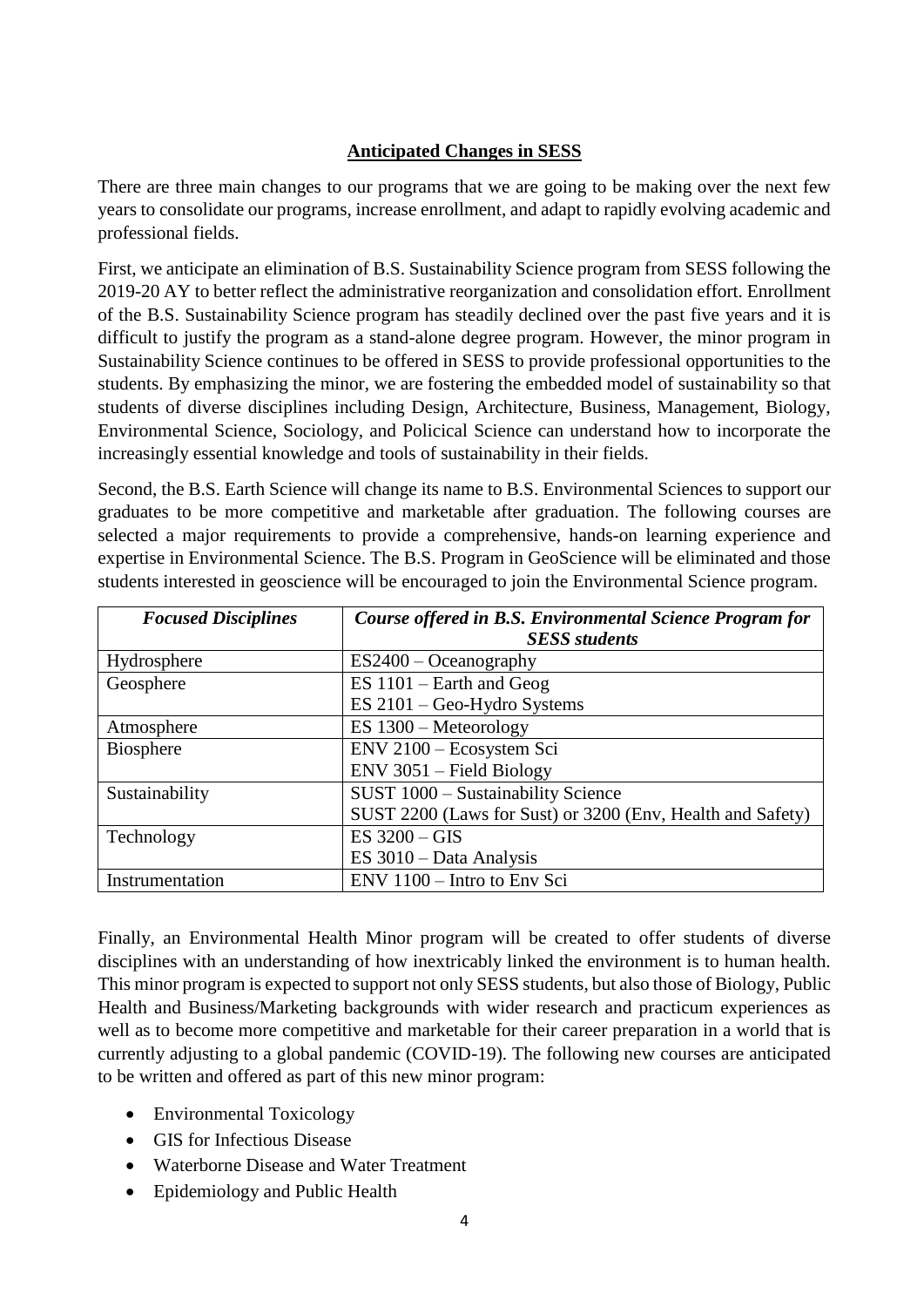## **1. Mission, Student Learning Outcomes, and Curriculum Map**

#### **1.1. Mission Statement**

## **1.1.1. B.S. in Earth Science with Environmental Science or Geoscience Option and B.S. in Biology with Environmental Biology Option**

The mission of the faculty in the Earth Science and the Environmental Biology Programs within the School of Environmental and Sustainability Sciences (SESS) at Kean University is to offer a nationally and internationally recognized program that prepares students for a professional and academic careers in Environmental and Sustainability Sciences. All of our programs share goals that are aligned with the University and College Missions.

The goals of the Bachelor of Science in Earth Science and Biology (Environmental Biology) degree programs within SESS is to provide research-based training and experiences necessary for the next generation of environmental scientists to:

- recognize the complex and integrated nature of environmental, ecological, and geological related issues and questions facing the world today and in the future;
- address these issues and questions using the most current knowledge in their discipline, a multiscale and trans-disciplinary approach and a keen awareness of the needs/concerns of society with respect to the sciences;
- make informed judgments and decisions about environmental issues to embrace the broader social and economic aspects of managing the environment based on scientific approaches;
- be successful in graduate school, other post-baccalaureate professional schools, or jobs in their respective scientific disciplines; and finally
- be the next generation of environmental and earth scientists who have the ability to respond to immediate and future challenges through critical scientific thinking and analysis supported by excellence in scholarship and communication

To adequately prepare our graduates and to help them attain the above listed skillset and qualifications, our programs are aimed to:

- provide students from diverse backgrounds with extraordinary educational experiences involving coursework, research opportunities and an internship to understand and confront contemporary environmental, societal, and economic issues best examined and addressed by Sustainability Science;
- prepare students for employment in the growing fields associated with earth and environmental sciences;
- train students to assess both qualitative and quantitative data from holistic perspectives to make informed judgments and decisions about environmental issues to embrace the broader social and economic aspects of managing the environment based on scientific approaches;
- provide challenging and competitive curriculum to be successful in graduate school, other postbaccalaureate professional schools, or jobs in their respective scientific disciplines;
- educate students to be the knowledgeable and enthusiastic environmental and earth scientists and citizens with life-long engagements and increased environmental stewardship to become the next generation ambassadors for environmental and earth sciences; and finally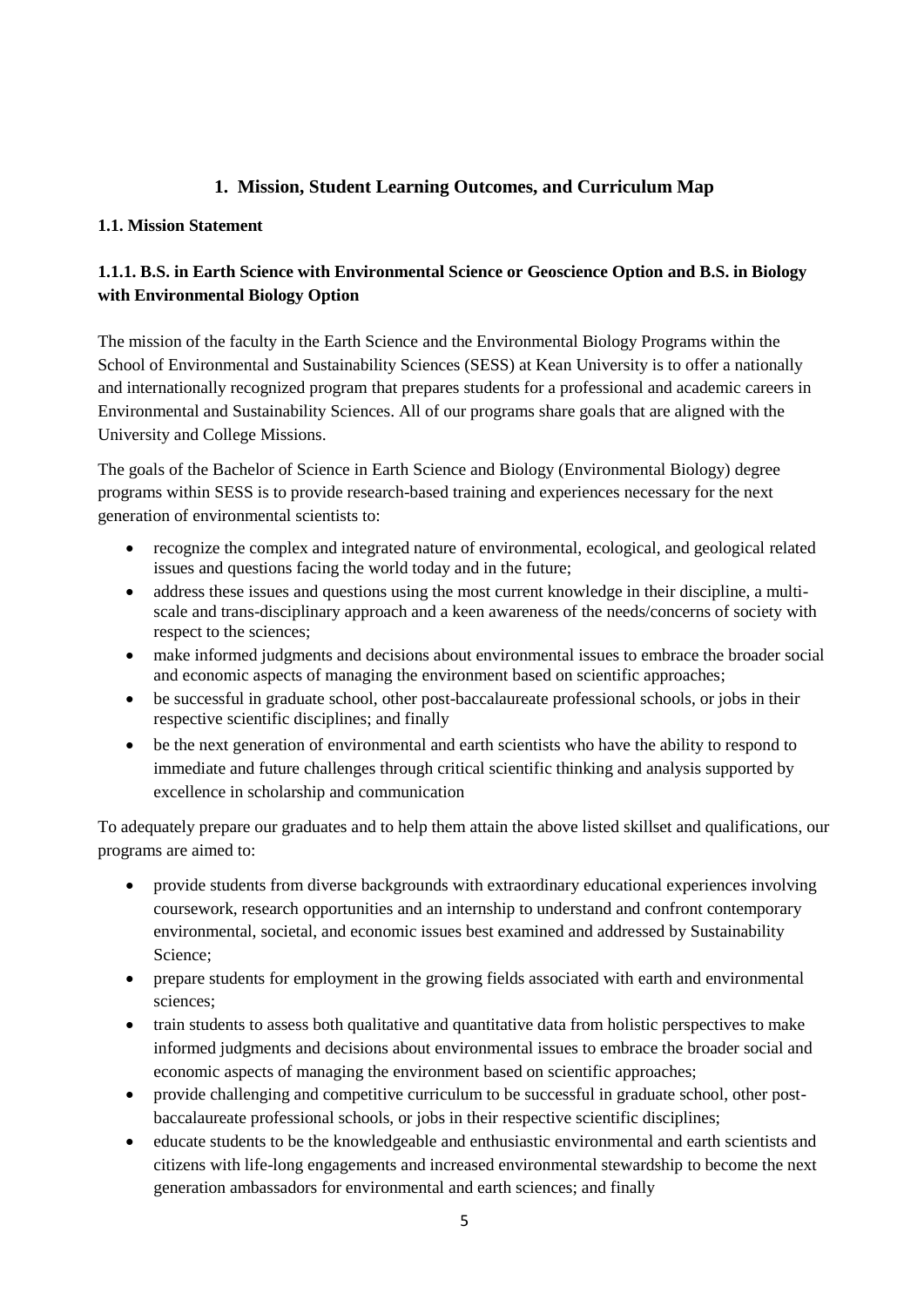promote broad intellectual inquiry throughout and beyond the Kean community to continue the life-long learning engagement in environmental and earth sciences beyond the Kean community.

## **1.1. 2. B.S. Sustainability Sciences**

The Sustainability Science program, in the SESS at Kean University, is unique with only a few nationally comparable programs being offered at Universities. Currently, there are two concentrations under the Sustainability BS program. One is the "Business and Energy Concentration", which is more in line with the occupational areas addressed renewable energy, green building, and health and safety. The other is the "Environmental Engineering Concentration", which requires the same General Education courses as the Business and Energy Concentration, but also adds several new courses for Major Requirements and Program Focus-Related Electives in order to meet the "Environmental Engineering Concentration" requirements under the ABET Engineering Accreditation Criteria For Environmental Engineering. Although this program is not ABET Certified, the program prepares the students for a smooth transition into an environmental engineering graduate program.

The mission of the program is to:

- provide students from diverse backgrounds with extraordinary educational experiences involving coursework, research opportunities, and an internship to understand and confront contemporary environmental, societal, and economic issues best examined and addressed by sustainability science;
- train students to assess both qualitative and quantitative data from holistic perspectives to make informed judgments and decisions about environmental issues to embrace the broader social and economic aspects of managing the environment based on scientific approaches;
- prepare students to obtain professional certificates in various professional areas, which is essentials to promote their future careers;
- prepare students for employment in the growing fields associated with sustainability; and/or
- prepare students for graduate programs in sustainability and/or law school programs associated with sustainability or Environmental Engineering.

## **1.1.3. B.A. in Earth Science with General Option, Teacher Certification Option, or Teacher of Students with Disabilities Option**

The B.A. Earth Science programs are designed to provide a broad spectrum of Earth Science disciplines and to prepare the student for teacher certification in earth science and elementary education with an earth science specialization. The programs are also designed to prepare students for career in both public and private sectors jobs where diverse interdisciplinary knowledge in Earth Science discipline is required. The strong interdisciplinary approach and system approach to study the Earth as a system cover a wide aspect from the traditional Earth Science specialty areas such as geology, meteorology, oceanography, geography, environment science and also astronomy. The mission of the program from these diverse specialties in Earth Science is to provide students with strong scientific background, interdisciplinary problem solving skills and strong communication skills.

The goals of B.A. degree programs in SESS is to provide the training and experiences necessary for the next generation of Earth Scientists and teachers by offering the curriculum focusing on the following student learning objectives:

gain knowledge of the physical, chemical, and biological processes operating in the Earth system;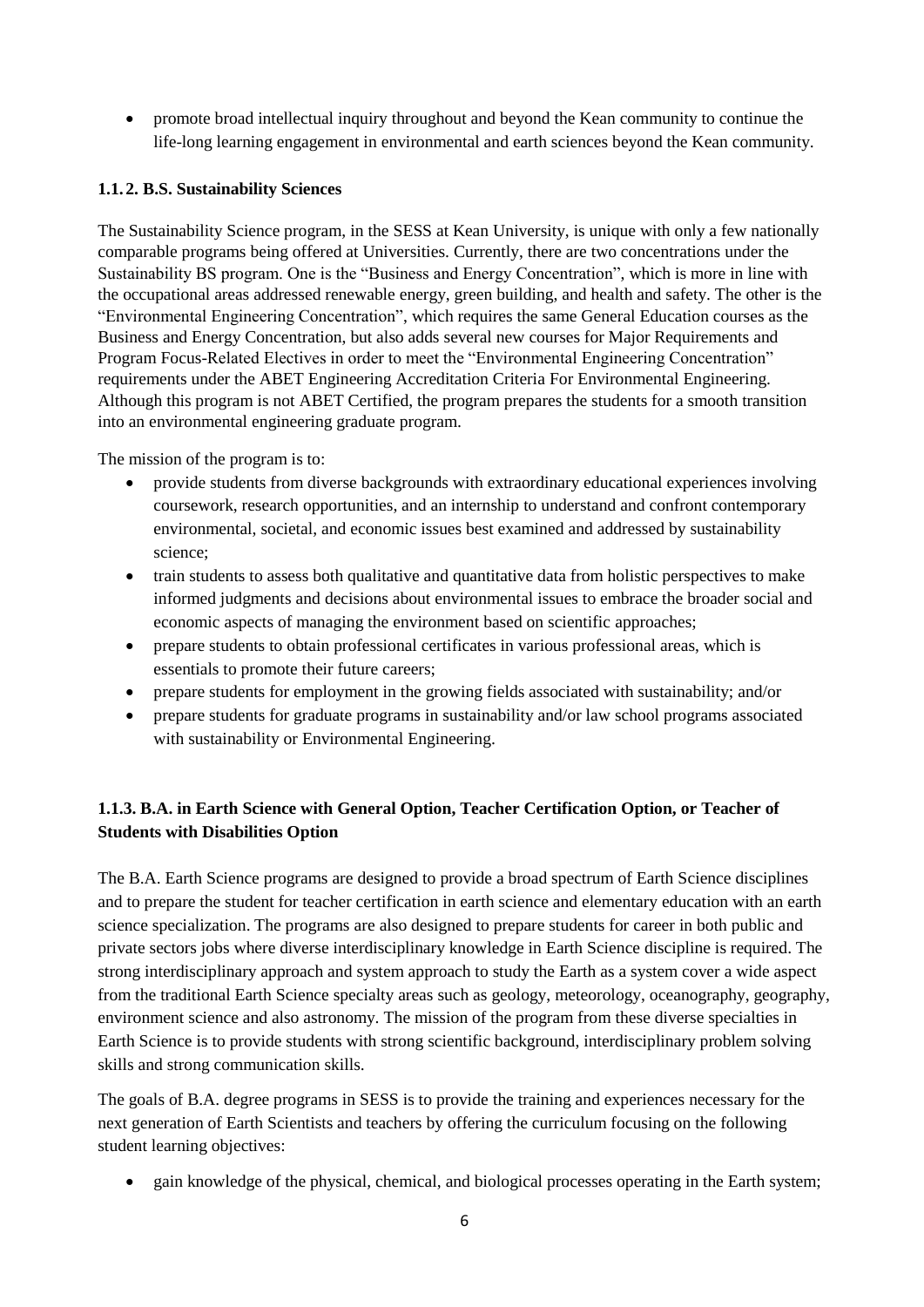- learn technology-based methods to solve geologic problems and communicate results;
- understand the basic scientific principles of geology and environmental sciences, including the basis of scientific laws and theories, and where the earth and society fit within that framework;
- effectively communicate scientific observations, analyses and arguments;
- critically evaluate the scientific merit of scholarly literature and lectures;
- learn to collect, analyze and interpret geologic and earth system data scientifically; and finally,
- promote awareness of the connected nature of the Earth system, including the effects of humans.

#### **1.1.4. Consistency with University Mission**

Kean University is a public cosmopolitan university serving undergraduate and graduate students in the liberal arts and the sciences. The University dedicates itself to the intellectual, cultural, and personal growth of all its members — students, faculty, and professional staff. "In particular, the University prepares students to think critically, creatively and globally; to adapt to changing social, economic, and technological environments; and to serve as active and contributing members of their communities" (www.kean.edu). The School of Environmental and Sustainability Sciences (SESS) had adopted university-based objectives to accomplish the degree program mission. The expectation is that our graduates will:

- Think critically, creatively, and globally
- Adapt to changing social, economic, and technological environments
- Serve as active and contributing members of their communities
- Advance their knowledge in the traditional discipline (GE) and enhance their skills in the professional area of Environmental Sciences
- Maintain a student-centered educational environment in which diversity can flourish and an atmosphere in which mutual respect characterizes relations among the members of a pluralistic community
- Benefit from educational opportunities in national and international arenas

These objectives for graduates have been successfully aligned with the School's student learning outcomes and are based on nationally recommended learning outcomes. An annual survey on students will be used to determine whether or not they are adequately prepared for careers in their professions.

Kean's mission is to provide a world-class education requires responsible stewardship of Earth and its resources. Actions taken today will help ensure a vibrant learning environment for generations to come. As University President Dawood Farahi notes:

"We all have an obligation as good neighbors to make choices that do not harm our planet. As an institution of higher education – especially one with so many students and graduates working with young people in the classroom – we have an even higher calling to demonstrate what is possible."

Kean University is becoming increasingly positioned to become a leader in the field of Environmental Sciences. In the fall of 2019, Kean University officially opened the new Skylands Campus on over 40 acres of protected forest/lake habitat surrounded by thousands of acres of protected state forest. This campus has environmental science as its core strength and is an ideal location for students to learn about ecocystems through hands-on classes and research alongside of SESS faculty.

Kean is an interactive university and serves as a major resource for regional advancement. Kean collaborates with business, labor, government and the arts, as well as educational and community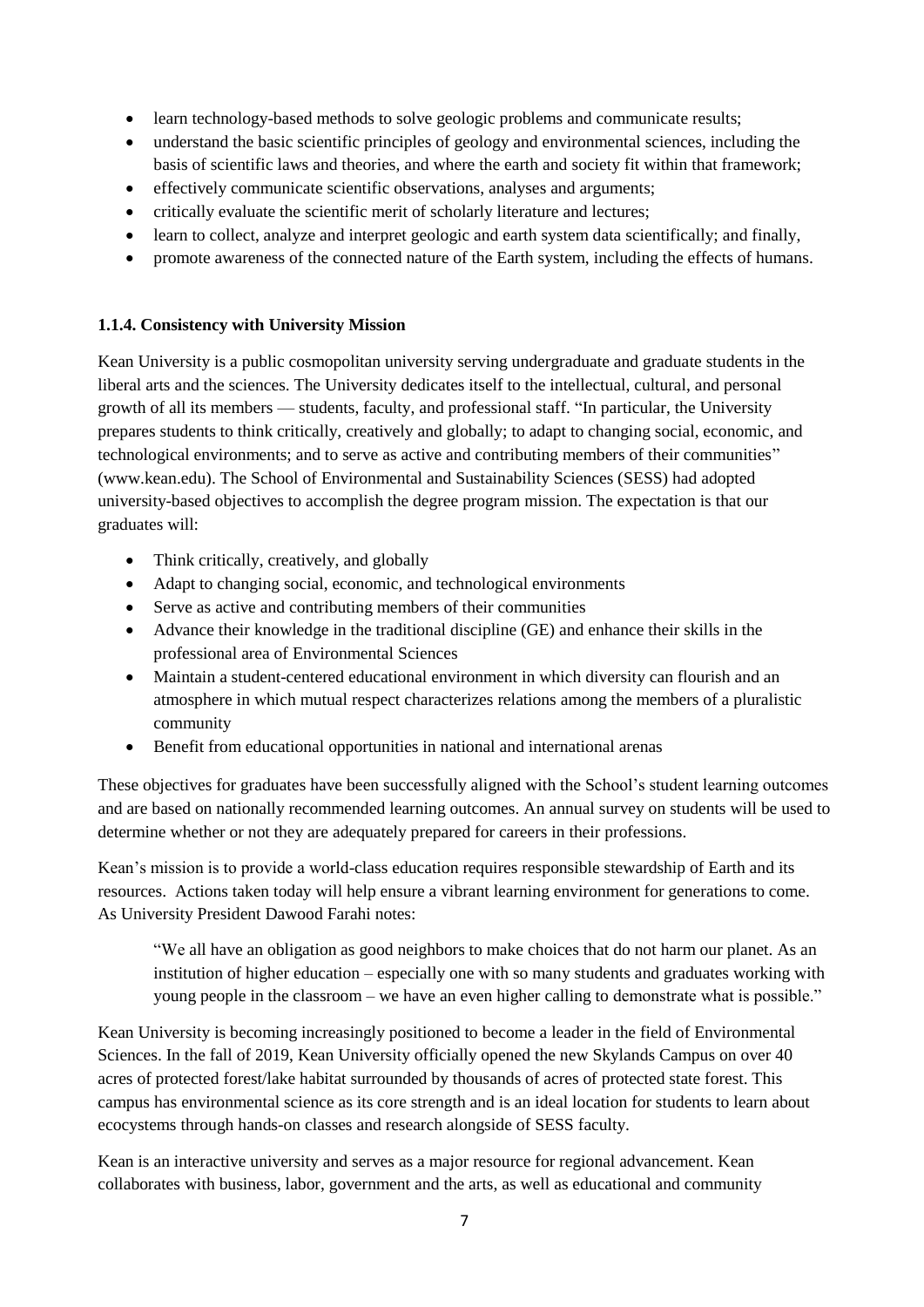organizations and provides the region with cultural events and opportunities for continuous learning. This makes the University to be the home for interactive, developing and challenging environmental science centers and hubs for different stakeholders.

The focus on achieving research excellence is supported by a commitment to research, scholarship, creative work, and innovative uses of technology. This focus includes the advancement of knowledge in the traditional disciplines and the enhancement of skills in professional areas. Kean is committed to providing global educational opportunities for students and faculty.

#### **1.1.5. Academic and Professional Standards**

The BS Earth Science Programs in SESS are consistent with the academic and professional standards within each option. Through research and education opportunities, faculty help students achieve a strong scientific background, research skills, develop critical thinking, analytical capabilities, interdisciplinary problem solving skills abilities, and strong communication skills. SESS students will apply their knowledge to the environment around them through specialized course work and individual and teambased scientific research projects. Students fully integrate the Earth Science domains of land, water, and air with regard to interactions, impacts, and processes relevant to life systems and hazards. Solving contemporary problems requires a critical multi-scale and trans-disciplinary background and perspective, and the awareness of the needs or concerns of society. These are the values SESS Faculty share between themselves and with students.

The BS Earth Science program with both environmental science and geoscience option is fully consistent with the academic and professional standards of Kean University that include guiding students in the educational experiences and provide them with the knowledge, skills, abilities, and experiences that will position them to demonstrate comprehension of:

- 1. the unique characteristics of Earth that have facilitated the development and evolution of life as we know it,
- 2. the human actions and behaviors that are compromising these characteristics,
- 3. the reasons behind why humans are acting and behaving in unsustainable ways and
- 4. the solutions that will produce long-term reversal, if not elimination, of unsustainable actions and behaviors in favor of those that are sustainable

The program seeks to empower students to embrace sustainable lifestyles whereby they will serve as ambassadors for others in their personal and professional communities through life-long commitment to environmental and earth science interests and education.

#### **1.2. Student Learning Outcomes (SLOs)**

## **1.2.1. SLOs for B.S. Earth Science with Environmental Science and GeoScience Option and B.S. Biology with Environmental Biology Option**

Five SLOs are identified for B.S. Earth Sciences and B.S. Biology with Environmental Biology option. All SLOs are introduced when students take Introduction to Earth and Geographic Systems (ES 1100) and Introduction to Environmental Sciences (ENV1000). The concepts are later reinforced in all 2000 level courses. In all higher-level courses, SLO1, SLO2, and SLO3 are either reinforced and/or mastered. However, SLO4, SLO5, and SLO6 are more emphasized in all ES 3000 and 4000 courses. These SLOs are identified and aligned throughout the program courses to be aligned with the University Mission and General Education requirements. SLO 1 and SLO 2 are dedicated to the acquisition of knowledge, while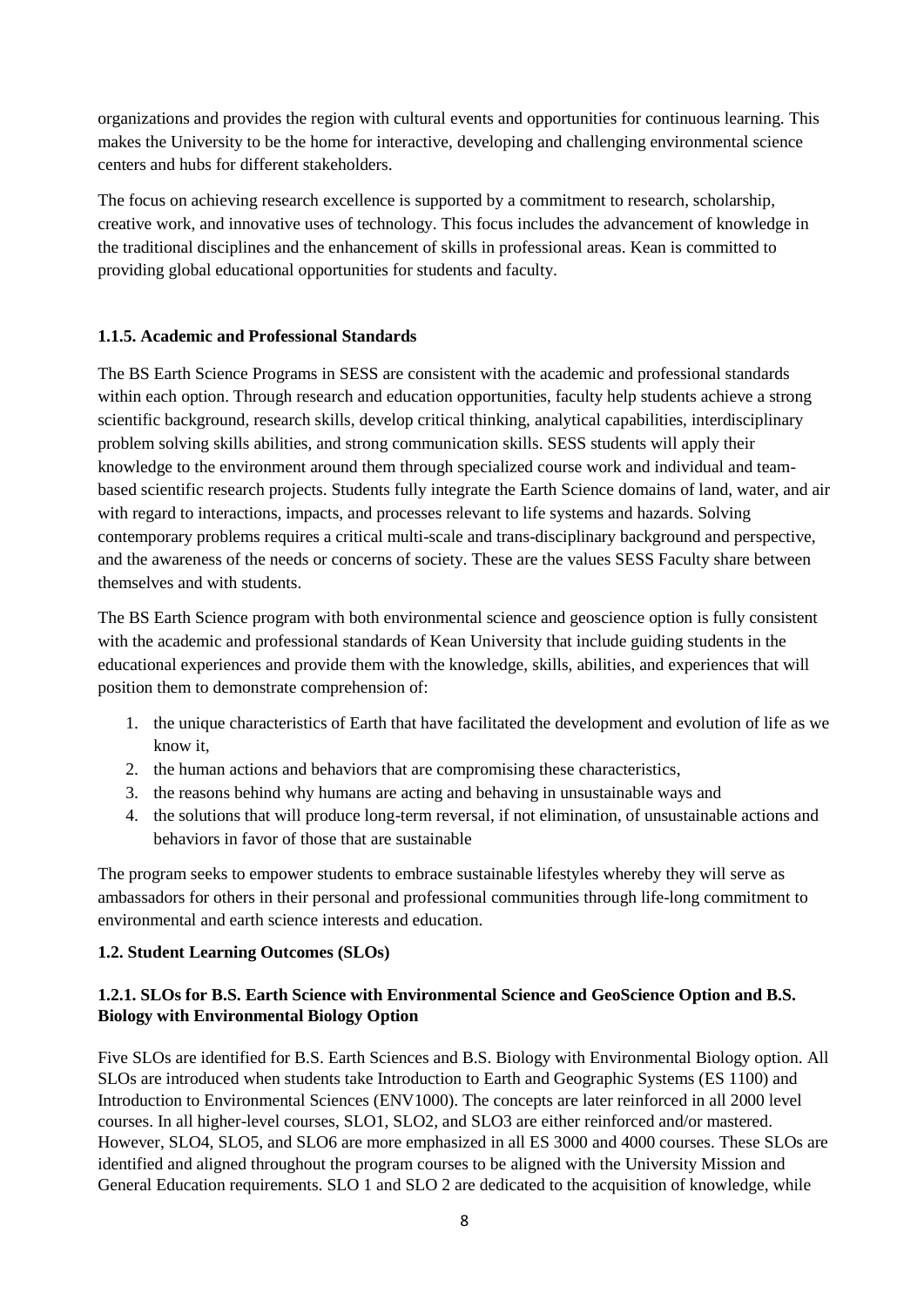SLO 3 involves the application of knowledge for use in appraisal of behaviors. Evaluation and application of solutions occurs in SLO 4, while SLO 5 is reserved for lifelong learning practices. Appropriate University-based and General Education outcomes have been aligned to the sustainability outcomes, which enables resident faculty to measure the level of knowledge and skills developed by students for anticipated careers in sustainability science. Both B.S. degree programs (B.S. Earth Science and B.S. Biology) share the same SLOs except SLO 5 with slight different emphasis. Followings are the specific SLOs:

**SLO 1**: Demonstrate technical knowledge and skills as well as an understanding of the basic mechanisms and processes associated with biological, atmospheric, geologic, hydrologic, and geographic systems as unifying principles of contemporary environmental and earth science relevant to their own discipline and to those related disciplines in an operationally oriented research environment. This includes basic principles, theories, methods, and protocols for scientific discovery and problem-solving (KU 1, 2) (GE K1, K2, K3, S1, S2, S3)

**SLO2**: Articulate and demonstrate critical thinking/analysis with regard to application of methods and findings. This includes designing and conducting efficient and targeted scientific studies of contemporary problems in the environmental biological and earth sciences. Synthesize and integrate multiple dynamic and system processes and their interactions as well as impacts on, and interactions with, human and societal systems. (KU 1, 2, 3, 4) (GE K1, K2, K3, K4; S1, S2, S3, S4, S5, V1, V5).

**SLO3**: Appraise, validate, and synthesize relationships in a quantitative manner that expresses system behaviors and characteristics necessary for visualization, knowledge discovery, and prediction. This includes global and historical views and methods of environmental analysis. Analyze data using current, appropriate and efficient laboratory, field, appropriate software, and statistical methods in order to identify and visualize the discoveries and knowledge resulting from research projects that provide an understanding of causes, solutions, prediction of outcomes, etc. associated with these contemporary problems. (KU 2, 3) (GE K4, S1, S2, S3, S4, S5)

**SLO4**: Communicate scientific research findings and other information efficiently and convincingly to professional and community audiences using oral and written methods. (KU 1, KU4) (GE K1, K3, K4, S1, S2, S3, S4, S5, V1).

#### **SLO5 (Different SLO for Environmental Biology and Earth Science majors)**:

**B.S. Environmental Biology**: Identify the interconnections among scientific disciplines and the multiple dynamic biotic and abiotic system processes associated with the various components of the environment. Identify how these can change under varying environmental conditions (both natural and anthropogenic); and apply these relationships to scientific investigation. Demonstrate a global perspective of the environmental and life sciences and how they are connected to a global society. (KU 1, 2, 3, 4) (GE K1, K2, K3; S1, S2, S3, S4, S5, V1, V2, V4).

**B.S. Earth Science**: Discern, design, research, analyze, interpret, apply, evaluate, verify, and implement research to identify and address fundamental and other questions, problems, or issues in Earth Science. This includes formulation of research questions, hypotheses and testing; critical observations, analysis, and visualization; access of pertinent data archives and their manipulation; and complex systems analysis and modeling. (KU 1, 2, 3, 4) (GE K1, K2, K3, K4, S1, S2, S3, S4, S5).

#### **KU Student Outcomes (KU): Kean University graduates should be able to:**

- 1. Think critically, creatively and globally;
- 2. Adapt to changing social, economic, and technological environments;
- 3. Serve as active and contributing members of their communities; and
- 4. Advance their knowledge in the traditional disciplines (GE) and enhance their skills in professional areas

#### **\*\*General Education Student Learning Outcomes**

**Knowledge (GE-K):** Students will demonstrate proficiency in knowledge and content by: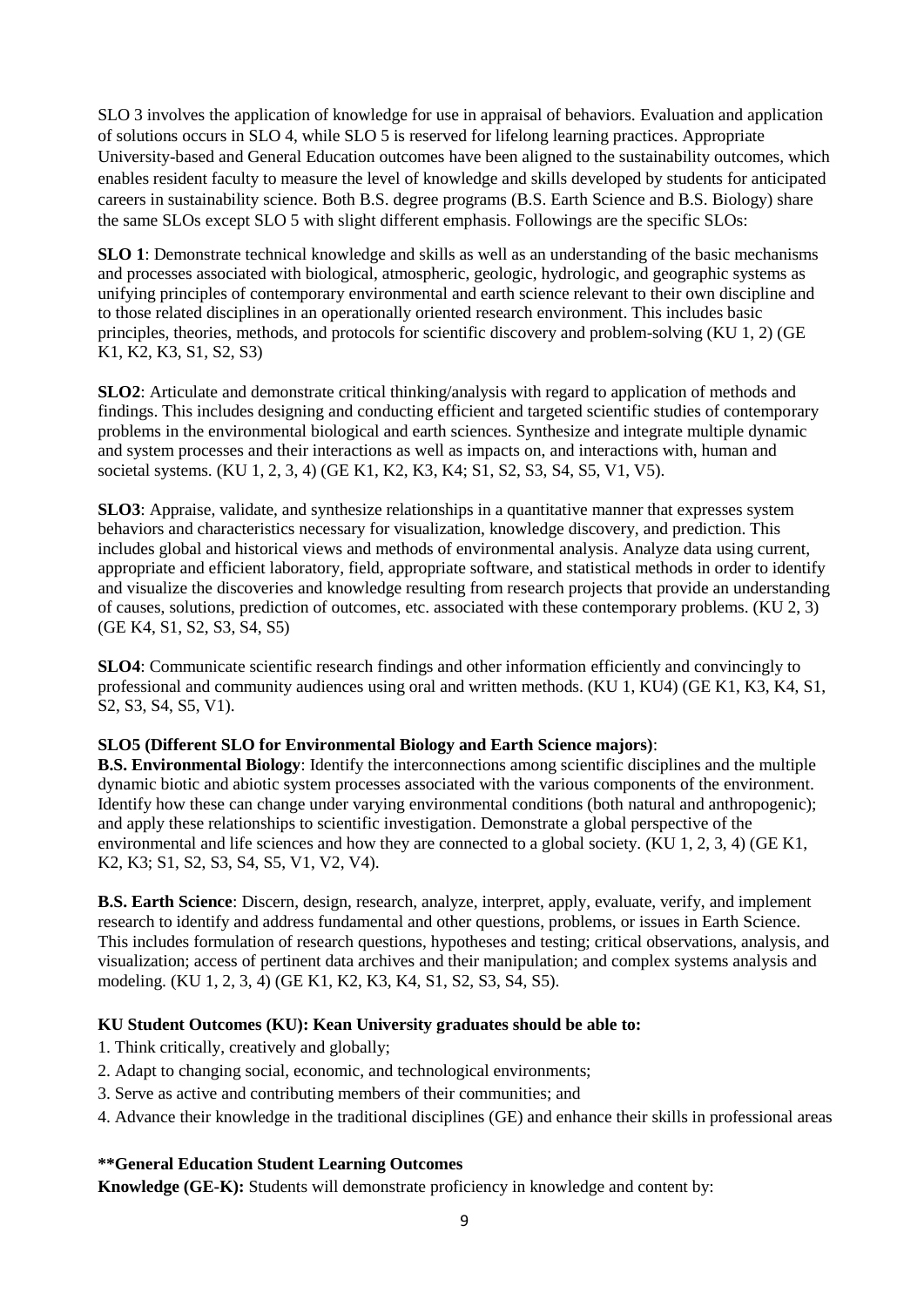(K1) applying the scientific method to comprehend natural concepts and processes;

- (K2) evaluating major theories and concepts in social sciences;
- (K3) relating historical references to literature; and
- (K4) evaluating major theories and concepts in the fine arts.

**Skills (GE-S):** Students will demonstrate the skills necessary to:

- (S1) write to communicate and clarify learning;
- (S2) communicate effectively through speech;
- (S3) solve problems using quantitative reasoning;
- (S4) think critically about concepts in multiple disciplines; and
- (S5) show information literacy

**Values (GE-V):** Students will demonstrate personal, social and ethical responsibility as a part of lifelong learning through:

- (V1) personal responsibility;
- (V2) ethical & social responsibility;
- (V3) active in social & civic engagement;
- (V4) respect for diverse culture; and
- (V5) lifelong learning

#### **1.2.2. SLOs for B.S. Sustainability Sciences**

Five SLOs of the B.S. in Sustainability Science program are introduced and assessed in 1000-level course work (SUST 1000). The concepts are reinforced in all 2000-level courses (SUST 2200). Mastery in the sustainability discipline does not occur until students are enrolled in 3000- and 4000-level coursework (SUST 3110, 3200, 3310, 3400, 3600, 4000, 4600, 4700 , and 4300). Similar to most Kean University degree programs, the capstone equivalent course (SUST 4300: Independent Practicum in Sustainability Science) is assessed to determine the effectiveness of skills learned for professional success.

**SLO 1:** Describe of the unique characteristics of Earth that have facilitated the development and evolution of life as we know it; the foundations of sustainability (KU 1, 4) (GE K1, K3, S1, S2, S5).

**SLO 2:** Name and explain the human actions and behaviors that are compromising these characteristics (KU 1, 2, 3, 4). (GE K1, K2, K3 S1, S2, S3, S4, S5 V1, V2, V3, V4)

**SLO 3:** Identify and appraise the reasons behind why humans are acting and behaving in unsustainable ways (KU 1, 2, 3, 4). (GE K1, K2, K3, S1, S2, S3, S4, S5, V1, V2, V3, V4)

**SLO 4:** Identify and evaluate of the solutions that will produce long-term reversal, if not elimination, of unsustainable actions and behaviors in favor of those that are sustainable (KU 1, 2, 3, 4) (GE K1, K2, K3, S1, S2, S3, S4, S5, V1, V2, V3, V4, V5)

**SLO 5**: Practice a commitment to sustainability and the importance of being a change agent for others (KU 1, 2, 3, 4) (GE K1, K2, K3, S1, S2, S3, S4, S5, V1, V2, V3, V4, V5)

#### **KU Student Outcomes (KU): Kean University graduates should be able to:**

1. Think critically, creatively and globally;

- 2. Adapt to changing social, economic, and technological environments;
- 3. Serve as active and contributing members of their communities; and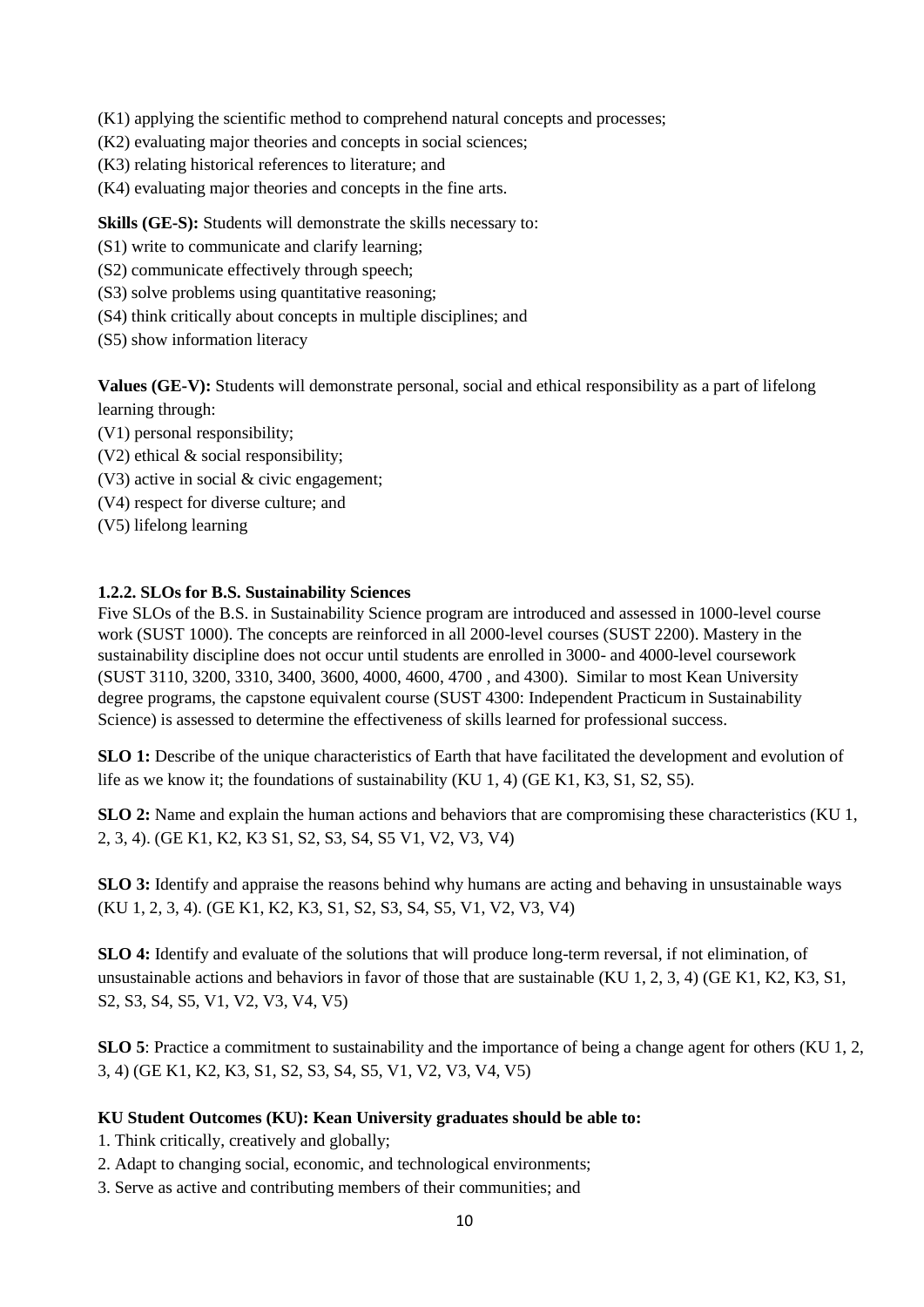4. Advance their knowledge in the traditional disciplines (GE) and enhance their skills in professional areas

#### **\*\*General Education Student Learning Outcomes**

**Knowledge (GE-K):** Students will demonstrate proficiency in knowledge and content by:

(K1) applying the scientific method to comprehend natural concepts and processes;

- (K2) evaluating major theories and concepts in social sciences;
- (K3) relating historical references to literature; and
- (K4) evaluating major theories and concepts in the fine arts.

**Skills (GE-S):** Students will demonstrate the skills necessary to:

- (S1) write to communicate and clarify learning;
- (S2) communicate effectively through speech;
- (S3) solve problems using quantitative reasoning;
- (S4) think critically about concepts in multiple disciplines; and
- (S5) show information literacy

**Values (GE-V):** Students will demonstrate personal, social and ethical responsibility as a part of lifelong learning through:

- (V1) personal responsibility;
- (V2) ethical & social responsibility;
- (V3) active in social & civic engagement;
- (V4) respect for diverse culture; and
- (V5) lifelong learning

#### **1.2.3. SLOs for B.A. Earth Sciences with General Option, Teacher Certification Option, or Teacher of Students with Disabilities Option**

The BA Earth Science curriculum has been created to help students achieve the five identified Student Learning Outcomes (SLOs). All five SLOs are introduced in all 1000-level courses including courses such as Introduction to Astronomy (ES 1100), Introduction to Geology (ES 1200), and Introduction to Meteorology (ES 1300). SLO1 is expected to be mastered in all 2000 or higher-level courses. SLO2, SLO3, SLO4, and SLO5 are reinforced in 3000-level courses, such as Introduction to Oceanography (ES 2400). The mastery of Earth science knowledge will happen when students take 4000-level courses. Capstone courses such as Environmental Issues Seminar (ES 4981), Earth Science Seminar (ES 4953 and ES 4954), and Honor Research Seminar (ES 4963 and ES 4964) courses are used to assess the success and effectiveness of a wide range of academic skills acquired by students throughout the years.

**SLO1:** Identify and explain different steps involved in the study and analysis of Earth Science phenomena. (KU1, KU3, GE K1, GES1, GES2, GES3, GES4, GES5, GEV1, GEV4)

**SLO2**: Analyze processes generating earth science phenomena and explain their spatial and temporal distribution. (KU1, GEK1, GES1, GES2, GES3, GES4, GES5, GEV1, GEV4).

**SLO3**: Distinguish and characterize the interrelationship between Earth Science factors. (KU1, GEK1, GES1, GES2, GES3, GES4, GES5, GEV1, GEV4)

**SLO4:** Examine, articulate and illustrate the interaction between Earth Science phenomena and people. (KU1, KU2, GEK1, GES1, GES2, GES3, GES4, GES5, GEV1, GEV2, GEV3, GEV4, GEV5)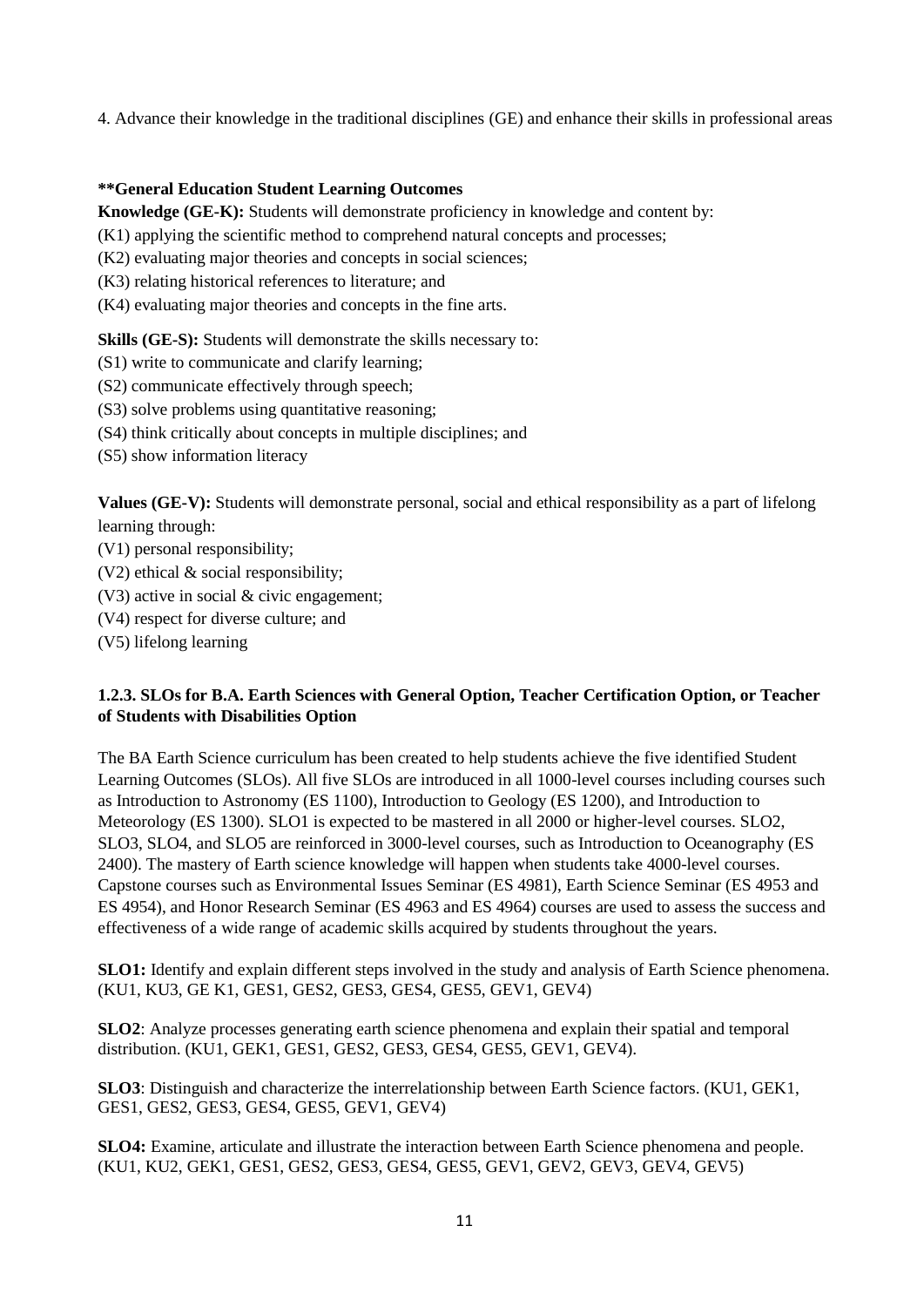**SLO5:** Demonstrate a good understanding and communication skills of Earth Science phenomena. (KU1, KU3, GEK1, GES1, GES2, GES3, GES4, GES5, GEV1, GEV4)

#### **\* KU Student Outcomes:** *Kean University graduates should be able to:*

1. Think critically, creatively and globally;

2. Adapt to changing social, economic, and technological environments;

3. Serve as active and contributing members of their communities; and

4. Advance their knowledge in the traditional disciplines (GE) and enhance their skills in professional areas (Prof. Programs)

#### **\*\*General Education Student Learning Outcomes**

*Student Learning Outcomes – Knowledge: Students will demonstrate proficiency in knowledge and content by:* 

1. applying the scientific method to understand natural concepts and processes (GEK1)

2. evaluating major theories and concepts in social sciences (GEK2)

3. relating literature to historical context (GEK3)

4. evaluating major theories and concepts in the fine arts (GEK4)

*Student Learning Outcomes – Skills: Students will demonstrate the skills necessary to:* 

1. write to communicate and clarify learning (GES1)

2. communicate effectively through speech (GES2)

3. solve problems using quantitative reasoning (GES3)

4. think critically about concepts in multiple disciplines (GES4)

5. demonstrate information literacy (GES5)

*Student Learning Outcomes – Values: Students will exhibit a set of values that demonstrates:* 

1. personal responsibility (GEV1)

2. ethical and social responsibility (GEV2)

3. social and civic engagement (GEV3)

4. respect for diverse cultures and perspectives (GEV4)

5. life-long learning (GEV5)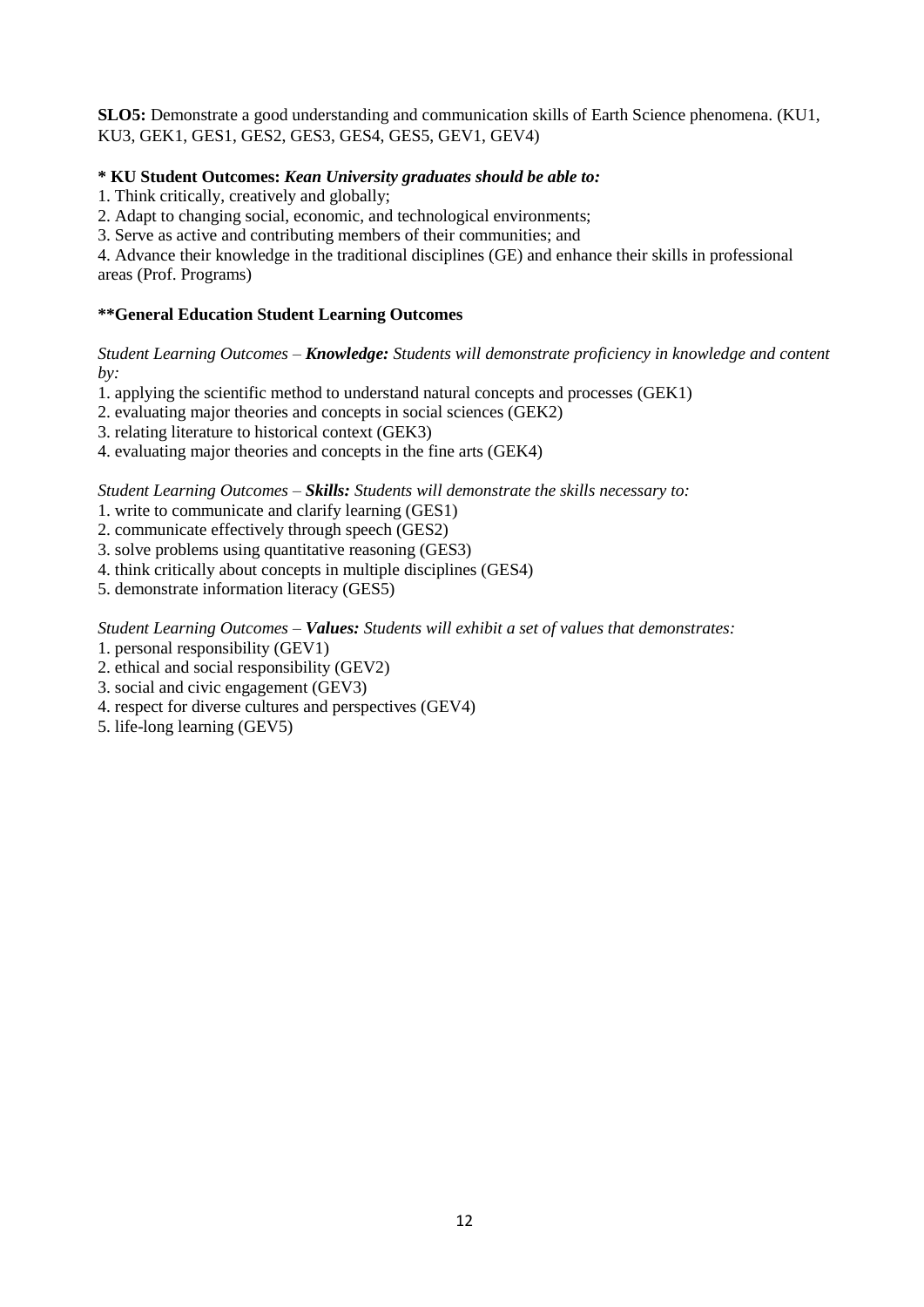#### **1.3. Curriculum Map**

#### **1.3.1. Curriculum Map for B.S. Earth Science with Environmental Sciences and Geoscience Option**

The curriculum for B.S. in Earth Science prepares students to achieve expected student learning outcomes identified by the profession. The following table demonstrates how learning activities that are measured within core courses of the B.S. Earth Science program for both Environmental Science and GeoScience options.

| <b>I-Introduced</b>                                                                      | <b>R-Reinforced</b>                                                 |                                                                         | <b>M-Mastery</b>                                       | A-Assessment evidence collected                                     |                                                                                     |
|------------------------------------------------------------------------------------------|---------------------------------------------------------------------|-------------------------------------------------------------------------|--------------------------------------------------------|---------------------------------------------------------------------|-------------------------------------------------------------------------------------|
| <b>Required Courses</b>                                                                  | <b>SLO1:</b><br><b>Demonstrate</b><br><b>Technical</b><br>Knowledge | <b>SLO2:</b><br><b>Articulate</b><br><b>Critical</b><br><b>Thinking</b> | SLO3: Validate<br>and Synthesize<br><b>Information</b> | <b>SLO4:</b><br>Communicate<br>the Scientific<br><b>Information</b> | <b>SLO5:</b><br><b>Implement</b><br>the<br>Knowledge<br>to Current<br><b>Issues</b> |
| <b>ENV 1000:</b><br><b>Introduction to</b>                                               | I, A                                                                | I, A                                                                    | I, A                                                   | I, A                                                                | I, A                                                                                |
| <b>Environmental Science</b>                                                             |                                                                     |                                                                         |                                                        |                                                                     |                                                                                     |
| ENV 1101: Intro to<br><b>Earth and Geo System</b>                                        | $\mathbf I$                                                         | I                                                                       | $\mathbf I$                                            | I                                                                   | $\mathbf I$                                                                         |
| ES 1200: Intro to<br>Geology                                                             | $\mathbf I$                                                         | $\mathbf I$                                                             | $\mathbf I$                                            | $\mathbf I$                                                         | $\mathbf I$                                                                         |
| ES 1300: Intro to<br><b>Meteorology</b>                                                  | $\mathbf I$                                                         | I                                                                       | $\mathbf I$                                            | I                                                                   | $\mathbf I$                                                                         |
| SUST 1000: Intro to<br><b>Sustainability</b>                                             | I, A                                                                | I, A                                                                    | I, A                                                   | I, A                                                                | I, A                                                                                |
| ES 2101: GeoHydro<br><b>Systems</b>                                                      | ${\bf R}$                                                           | $\mathbb{R}$                                                            | $\mathbf R$                                            | $\mathbf R$                                                         | $\mathbf R$                                                                         |
| <b>ENV 2100: Ecosystem</b><br><b>Science</b>                                             | $\mathbf R$                                                         | $\mathbf R$                                                             | ${\bf R}$                                              | $\mathbf R$                                                         | $\mathbf R$                                                                         |
| ES 2400: Intro to<br>Oceanography                                                        | $\mathbf R$                                                         | $\mathbf R$                                                             | $\mathbf R$                                            | $\mathbf R$                                                         | $\mathbf R$                                                                         |
| <b>ENV 3100: Principle of</b><br><b>Env Soil Sciences</b>                                | $\mathbf R$                                                         | $\mathbb{R}$                                                            | $\mathbf R$                                            | $\mathbb{R}$                                                        | $\mathbf{R}$                                                                        |
| <b>ENV 3051: Field</b><br><b>Biology</b>                                                 | $\mathbb{R}$                                                        | $\mathbf R$                                                             | $\mathbf R$                                            | $\mathbb{R}$                                                        | $\mathbf{R}$                                                                        |
| ES 3010: Data Analysis<br>and Modeling                                                   | $\mathbf R$                                                         | $\mathbb{R}$                                                            | $\mathbf R$                                            | $\mathbf R$                                                         | $\mathbf{R}$                                                                        |
| ES 3200: GIS in<br>Geoscience                                                            | $\mathbf R$                                                         | $\mathbf R$                                                             | $\mathbf R$                                            | $\mathbf R$                                                         | $\mathbf R$                                                                         |
| ES 4200: Remote<br><b>Sensing</b>                                                        | M, R                                                                | M, R                                                                    | M, R                                                   | M, R                                                                | M, R                                                                                |
| <b>SUST 4300:</b><br><b>Independent Practicum</b><br>in Sustainability<br><b>Science</b> | M, A                                                                | M, A                                                                    | M, A                                                   | M, A                                                                | M, A                                                                                |

## **Table 1. B.S. in Earth Science Curriculum Map**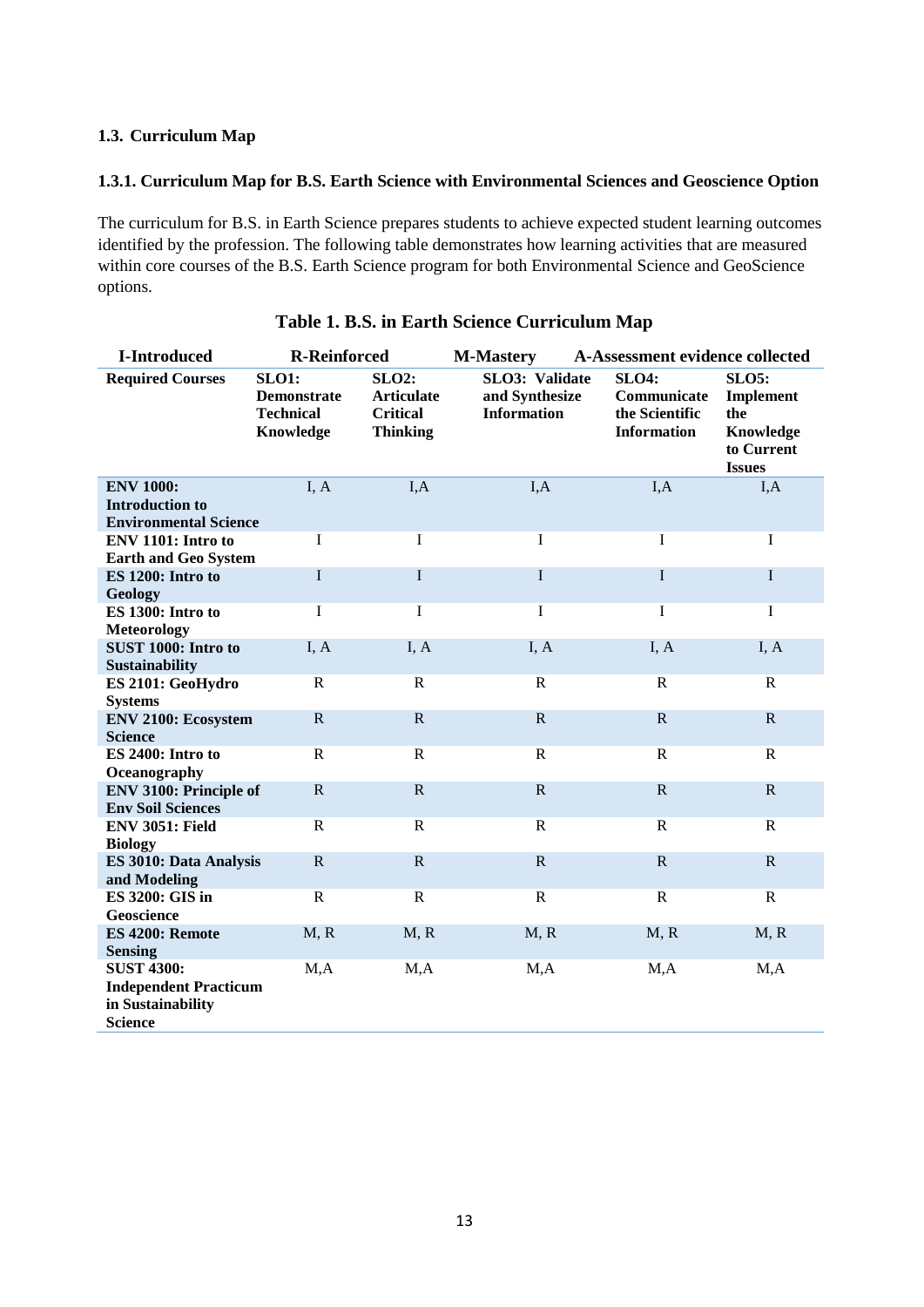## **1.3.2. Curriculum Map for B.S. Biology with Environmental Biology Option**

The curriculum for B.S. in Environmental Biology prepares students to achieve expected student learning outcomes identified by the profession. The following table demonstrates how learning activities that are measured within core courses of the B.S. Environmental Biology program.

| <b>I-Introduced</b>                                                                      | <b>R-Reinforced</b>                                                 |                                                                     | <b>M-Mastery</b>                                               | A-Assessment evidence collected                                     |                                                                                                   |  |
|------------------------------------------------------------------------------------------|---------------------------------------------------------------------|---------------------------------------------------------------------|----------------------------------------------------------------|---------------------------------------------------------------------|---------------------------------------------------------------------------------------------------|--|
| <b>Required Courses</b>                                                                  | <b>SLO1:</b><br><b>Demonstrate</b><br><b>Technical</b><br>Knowledge | $SLO2$ :<br><b>Articulate</b><br><b>Critical</b><br><b>Thinking</b> | <b>SLO3</b> : Validate<br>and Synthesize<br><b>Information</b> | <b>SLO4:</b><br>Communicate<br>the Scientific<br><b>Information</b> | <b>SLO5</b> : Identify<br><b>Interdisciplinary</b><br><b>Practices and</b><br><b>Applications</b> |  |
| <b>ENV 1000:</b><br><b>Introduction to</b><br><b>Environmental</b><br><b>Science</b>     | I, A                                                                | I, A                                                                | I, A                                                           | I, A                                                                | I, A                                                                                              |  |
| <b>ENV 2000: Evolution</b><br>and Biodiversity                                           | I                                                                   | I                                                                   | I                                                              | I                                                                   | $\bf{I}$                                                                                          |  |
| <b>ENV 2100: Ecosystem</b><br><b>Science</b>                                             | I, R                                                                | I, R                                                                | I, R                                                           | I, R                                                                | I, R                                                                                              |  |
| <b>ENV 3051: Field</b><br><b>Biology</b>                                                 | R, M                                                                | R, M                                                                | R, M                                                           | R, M                                                                | R, M                                                                                              |  |
| <b>ENV 3100: Principle</b><br>of Env Soil Sciences                                       | $\mathbf R$                                                         | $\mathbb{R}$                                                        | $\mathbb{R}$                                                   | $\mathbb{R}$                                                        | $\mathbb{R}$                                                                                      |  |
| <b>ENV 3201:</b><br><b>Biodiversity</b><br><b>Assessment</b>                             | $\mathbf R$                                                         | $\mathbf R$                                                         | $\mathbf{R}$                                                   | $\mathbf R$                                                         | $\mathbf R$                                                                                       |  |
| <b>ENV 4201:</b><br><b>Conservation Biology</b>                                          | R, M                                                                | R, M                                                                | R, M                                                           | R, M                                                                | R, M                                                                                              |  |
| <b>SUST 4300:</b><br>Independent<br><b>Practicum</b> in<br><b>Sustainability Science</b> | M, A                                                                | M, A                                                                | M, A                                                           | M,A                                                                 | M, A                                                                                              |  |

## **Table 2. B.S. in Environmental Biology Curriculum Map**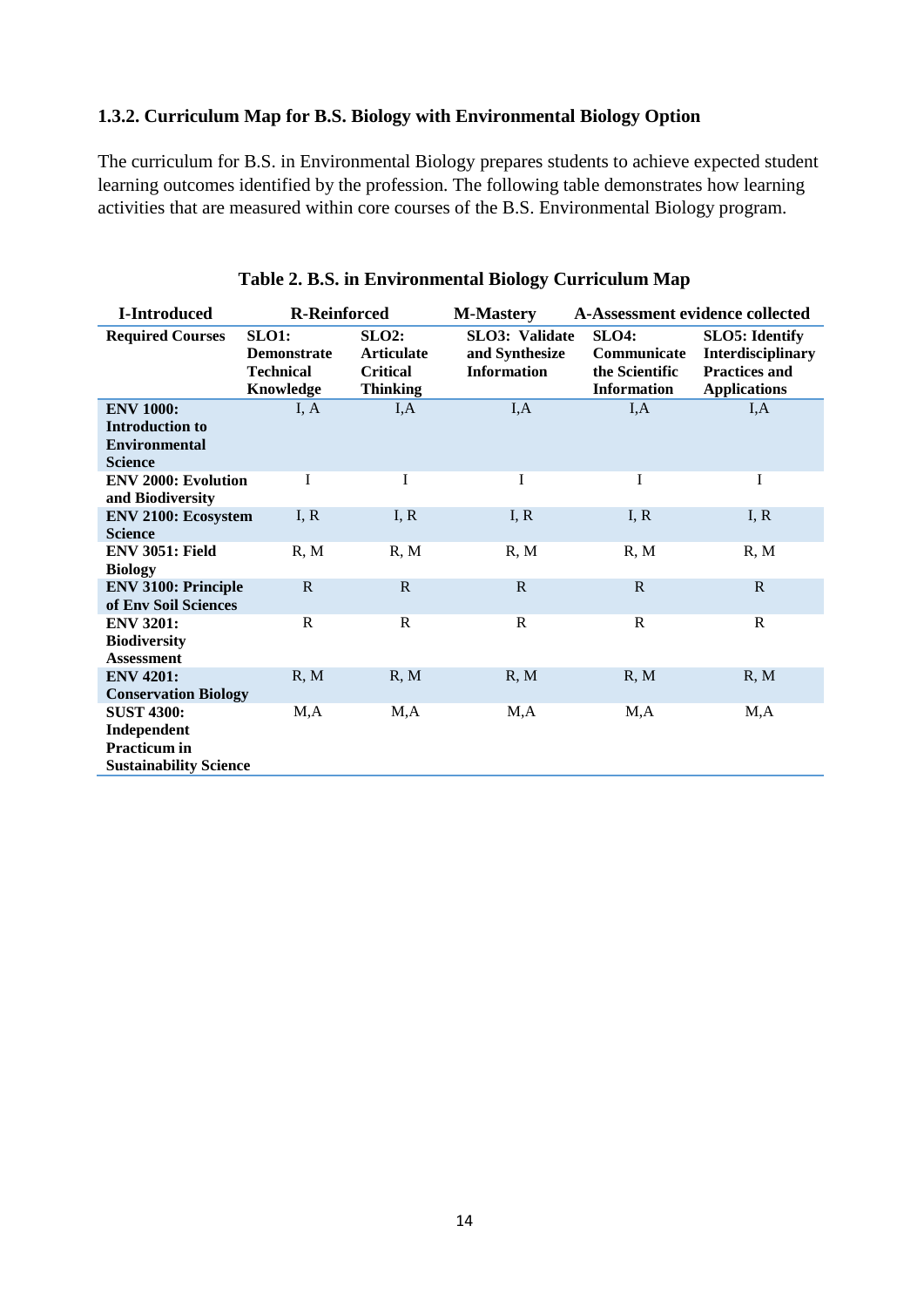## **1.3.3. Curriculum Map for B.S. Sustainability Sciences**

The B.S. in Sustainability Science curriculum prepares students to achieve expected student learning outcomes identified by the profession. The following table demonstrates how learning activities are measured within core courses of the Sustainability Science program.

| <b>I-Introduced</b>                                                 | <b>R-Reinforced</b>                                     | <b>M-Mastery</b>                                                     |                                                                                       | A-Assessment evidence collected                                               |                                                                            |
|---------------------------------------------------------------------|---------------------------------------------------------|----------------------------------------------------------------------|---------------------------------------------------------------------------------------|-------------------------------------------------------------------------------|----------------------------------------------------------------------------|
| <b>Required Courses</b>                                             | <b>SLO1:</b><br><b>Foundations of</b><br>Sustainability | <b>SLO2:</b><br>Human<br><b>Actions and</b><br><b>Sustainability</b> | <b>SLO3:</b><br>Understanding<br>Human<br><b>Actions and</b><br><b>Sustainability</b> | <b>SLO4:</b><br><b>Solutions to</b><br><b>Sustainability</b><br><b>Issues</b> | <b>SLO5:</b><br><b>Change</b><br><b>Agent for</b><br><b>Sustainability</b> |
| <b>ENV 1000: Introduction to</b><br><b>Environmental Science</b>    | $\mathbf I$                                             | $\overline{I}$                                                       | I                                                                                     | $\mathbf I$                                                                   | $\overline{I}$                                                             |
| <b>ES 1101: Introduction to</b><br><b>Earth and Geog Systems</b>    | I                                                       | I                                                                    | $\bf I$                                                                               | I                                                                             | $\mathbf I$                                                                |
| <b>SUST 1000: Introduction to</b><br><b>Sustainability Science</b>  | 1, A                                                    | 1,A                                                                  | 1,A                                                                                   | 1,A                                                                           | I, A                                                                       |
| ES 2101 Ge-hydro Systems                                            | I                                                       | $\mathbf I$                                                          | $\mathbf R$                                                                           | ${\bf R}$                                                                     | $\mathbf R$                                                                |
| SUST 2200: Laws for<br><b>Environ.</b> Sustainability               | I                                                       | $\mathbf R$                                                          | $\mathbf R$                                                                           | $\mathbf R$                                                                   | $\mathbf R$                                                                |
| ES 3200: GIS in Geoscience                                          | $\mathbf R$                                             | $\mathbf R$                                                          | $\mathbb{R}$                                                                          | ${\bf R}$                                                                     | $\mathbf R$                                                                |
| <b>SUST 3200: Environmental</b><br><b>Heal and Safety</b>           | $\mathbf R$                                             | ${\bf R}$                                                            | ${\bf R}$                                                                             | ${\bf R}$                                                                     | $\mathbf R$                                                                |
| <b>SUST 3110: Renewable</b><br><b>Energy</b>                        | R, M                                                    | R, M                                                                 | R, M                                                                                  | R, M                                                                          | R, M                                                                       |
| SUST 3310: LEED Lab and<br><b>AP Credential Preparation</b>         | R, M                                                    | R, M                                                                 | R, M                                                                                  | R, M                                                                          | R, M                                                                       |
| SYST 3400 Intro to<br><b>Environmental Engineering</b>              | R, M                                                    | R, M                                                                 | R, M                                                                                  | R, M                                                                          | R, M                                                                       |
| SUST 3600: Global<br><b>Sustainability Development</b>              | R, M                                                    | R, M                                                                 | R, M                                                                                  | R, M                                                                          | R, M                                                                       |
| <b>SUST 4000: Technologies for</b><br><b>Sustainability</b>         | $\mathbf{M}$                                            | M                                                                    | M                                                                                     | M                                                                             | $\mathbf{M}$                                                               |
| SUST 4110: Life Cycle<br><b>Assessment</b>                          | M                                                       | M                                                                    | $\mathbf M$                                                                           | M                                                                             | $\mathbf M$                                                                |
| <b>SUST 4600: Air Pollution</b><br><b>Control</b>                   | M                                                       | M                                                                    | $\mathbf M$                                                                           | $\mathbf M$                                                                   | M                                                                          |
| SUST 4700: Water and<br><b>Wastewater Treatment</b>                 | $\mathbf M$                                             | $\mathbf{M}$                                                         | M                                                                                     | M                                                                             | $\mathbf M$                                                                |
| <b>SUST 4300: Independent</b><br><b>Practicum in Sustainability</b> | M, A                                                    | M, A                                                                 | M, A                                                                                  | M, A                                                                          | M, A                                                                       |
| <b>Science</b>                                                      |                                                         |                                                                      |                                                                                       |                                                                               |                                                                            |

## **Table 3. B.S. in Sustainability Science Curriculum Map**